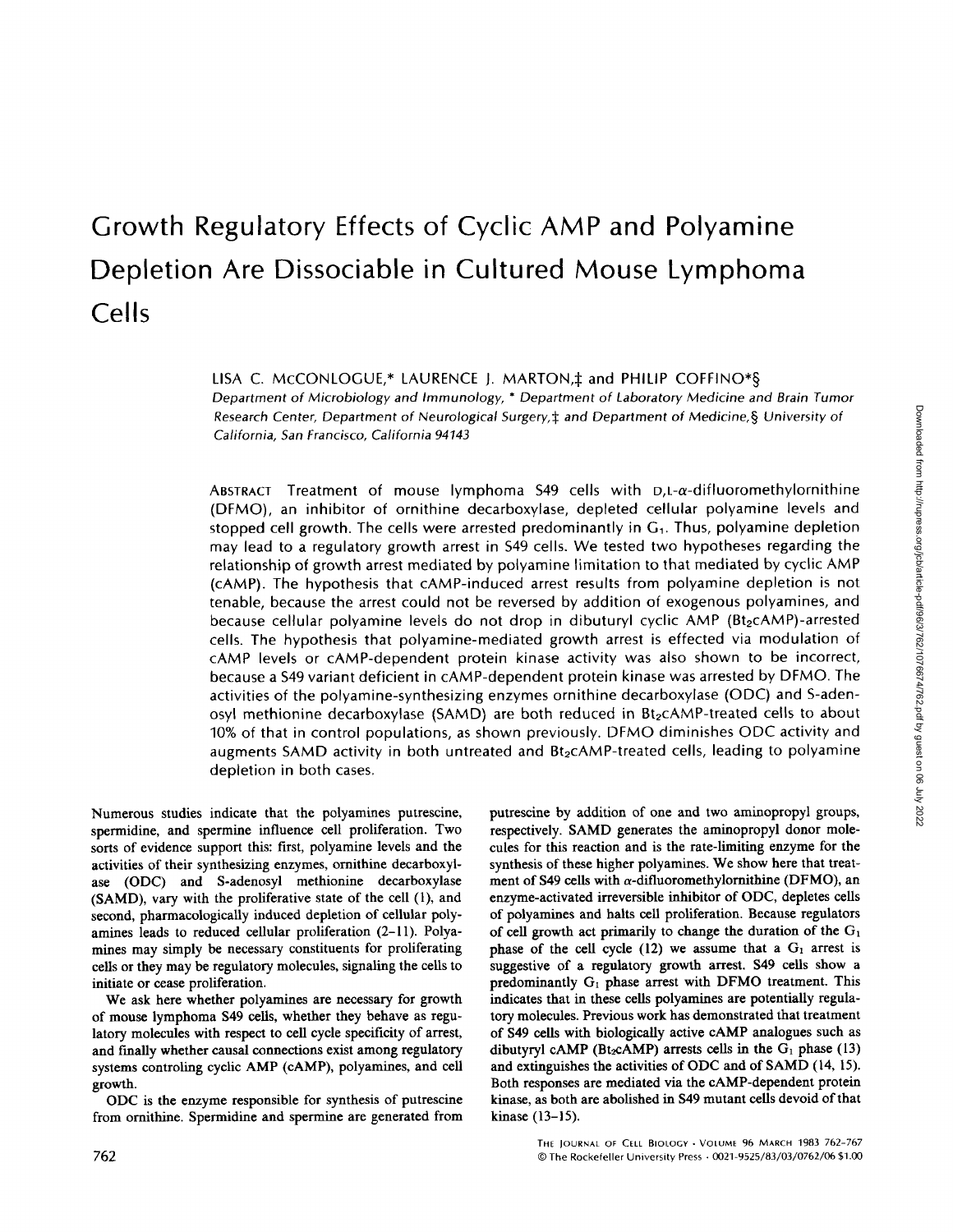**On the basis of these data, a causal model can be drawn; cAMP levels rise, cAMP kinase is activated, ODC and SAMD**  are inactivated, polyamine levels decrease, and G<sub>1</sub> arrest results **from the depletion of polyamines. We show here that this model is wrong. A second model that connects polyamines and cAMP may be considered: DFMO reduces ODC activity, polyamine levels decrease, this leads to increased cAMP levels,**  cAMP kinase is activated, and G<sub>1</sub> arrest ensues. We show that **this model also is incorrect and conclude therefore that cAMP and polyamines influence cell growth through mechanisms whose initial steps, at least, are distinct.** 

#### MATERIALS AND METHODS

Data in all figures and tables are from representative experiments, each **of which**  was repeated multiple times.

*Cell Culture:* In these studies we have used mutant \$49 ceils (deathless variant, clone 21 I. 1.2), which have all the growth regulatory **responses to** elevated cAMP levels of wild type cells but which, unlike wild type \$49 cells, do not die in response to elevated cAMP (14, 16). This is necessary to distinguish cAMP's **effects** on polyamines due to growth arrest from those due to cellular death. Ceils were maintained in Dulbecco's modified Eagle's (DME) medium, 3 gm/l glucose, and 10 percent heat-inactivated horse serum at cell densities from  $10^5$  to  $10^6$  per ml. Cell numbers were determined with an electronic particle counter (Coulter model ZBI, Coulter Electronics Inc., Hialeah, FL).

*Enzyme Assays:* ODC and SAMD assays were performed as described (14) except that the released  ${}^{14}CO_2$  was trapped on a piece of filter paper (Whatman 3 mm, Whatman Inc., Paper Div., Clifton, NJ) spotted with  $10 \mu l$  1 M hyamine hydroxide. In both assays enzyme activities were linear with time and proportional **to the amount of** protein added. Cellular lysates for enzyme assays were prepared from cells washed once with cold phosphate-buffered saline (PBS) and resuspended in hypotonic buffer (5 mM Tris HCI pH 7.5, 2 mM dithiothreitol) at a concentration of  $4 \times 10^7$  cells/ml. Cells were quick-frozen in a dry ice-ethanol bath and stored in liquid nitrogen. Cells were lysed by a **total of** three cycles of freeze-thawing. Homogenates were centrifuged at 100,000 g **for**  60 min and the supernatants assayed. In some **cases the** superuatants were again stored in liquid nitrogen until assayed.

*Polyamine Measurements:* Cells were washed one time with PBS and centrifuged. The PBS was decanted and **the tubes** were wiped to remove all excess solution. Cell pellets were resuspended in 8% fresh 5-sulfosalicycllc acid (250  $\mu$ l/pellet or 3.5  $\times$  10<sup>7</sup> cells/250  $\mu$ l, both methods gave the same results). Polyamine levels were measured as described (9).

*Flow Cytometry:* The distribution of cell populations in the cell cycle was determined by staining ethanol-fixed cells with chromomycin and analyzing them with a flow cytometer (FCM) at the Lawrence Livermore Laboratory as described (17).

*Experimental Design: Cells* were fed by a threefold dilution, allowed **to** grow 1 d, and again fed, this time by fivefold dilution with medium containing **the** appropriate drug. Polyamine levels, cell numbers, and FCM distribution were measured at indicated times following drug addition.

#### RESULTS

#### *Effects of Polyamine Depletion on Cell Growth*

**Treatment of \$49 cells with DFMO stopped cell growth (Fig.**  1). This effect was completely prevented by adding 10  $\mu\dot{M}$ **putrescine along with the drug. Putrescine's ability to abolish DFMO's growth inhibitory effect indicates that the inhibition is due to polyamine depletion and not to some nonspecific effect of the drug. Cells arrested by 3 d of drug treatment could be'made to resume growth by refeeding with fresh medium containing putrescine. DFMO treatment of \$49 cells was not very toxic; it reduced their cloning efficiency in medium containing putrescine to 76% in 2 d and 70% in 3 d, relative to control cells. Refeeding with fresh medium alone did not reverse the growth arrest. This result further supports the specificity of DFMO by ruling out the possibility that putrescine abolishes the effect of DFMO by reducing its uptake into cells.** 

**The kinetics of DFMO arrest were the same regardless of** 

**whether cultures were treated at initial cell densities as low as 104 per ml or as high as 106 per ml (data not shown). Initial cell densities lower than 104 per ml could not be tested, as \$49 cells do not grow exponentially under these conditions. Therefore, we have no evidence for or against the hypothesis that arrest is mediated by a factor released by DFMO-treated \$49 cells, as has been demonstrated for CHO cells (18).** 

**Measurement of intracellular levels of polyamines (Table I) showed that DFMO treatment led to a depletion of spermidine. Putrescine addition replenished spermidine pools. Putrescine levels in \$49 cells were too low to be reliably measured with the number of cells used, except when cells were treated with exogenous putrescine. In those experiments in which the amount of endogenous putrescine could be measured, its modulation paralleled that of spermidine. These data imply that depletion of spermidine and perhaps putrescine leads to cessation of cell proliferation.** 

#### *Cell Cycle Specificity of DFMO Arrest*

**To determine the cell cycle specificity of DFMO arrest, we analyzed control and DFMO-treated cells by flow cytometry (FCM), a procedure that measures DNA content per cell and thus determines the distribution of the cell population among**  the  $G_1$ , S, and  $G_2 + M$  phases of the growth cycle. FCM **measurements are shown of cells treated with DFMO for 24, 48, and 72 h, and of untreated and DFMO plus putrescinetreated cells at 24 h (Fig. 2). FCMs of untreated control ceils and DFMO plus putrescine-treated cells at 48 and 72 h are not** 



FIGURE 1 Effect of DFMO on cell growth and its reversal by putrescine.  $549$  cells were grown without drugs  $(①)$  or in the presence **of** 0.1 mM DFMO (&), DFMO plus putrescine (O), or DFMO followed by 74 h with medium alone  $(1)$  or with medium containing putrescine ( $\blacksquare$ ), as described in Materials and Methods. After removal from medium containing DFMO, \$49 cells were resuspended at 3  $\times$  10<sup>5</sup> cells/ml and treated with 0.1 mM DFMO or with 10  $\mu$ M putrescine as indicated. Data are summarized from two experiments. **For reversal of** DFMO treatment, \$49 cells were counted with a hemocytometer.

| TARLE 1                                           |
|---------------------------------------------------|
| Measurement of Intracellular Levels of Polyamines |

| Treatment           | Spermidine     | Spermine |
|---------------------|----------------|----------|
|                     | $nm/106$ cells |          |
| <b>None</b>         | 0.69           | 0.84     |
| <b>DFMO</b>         | 0.017          | 0.30     |
| $DFMO + Putrescine$ | 1.20           | 0.59     |

Effect of DFMO and putrescine on cellular polyamine pools. \$49 cells were treated as in Fig. 1 and harvested for polyamine measurements after 49 h **of**  drug treatment.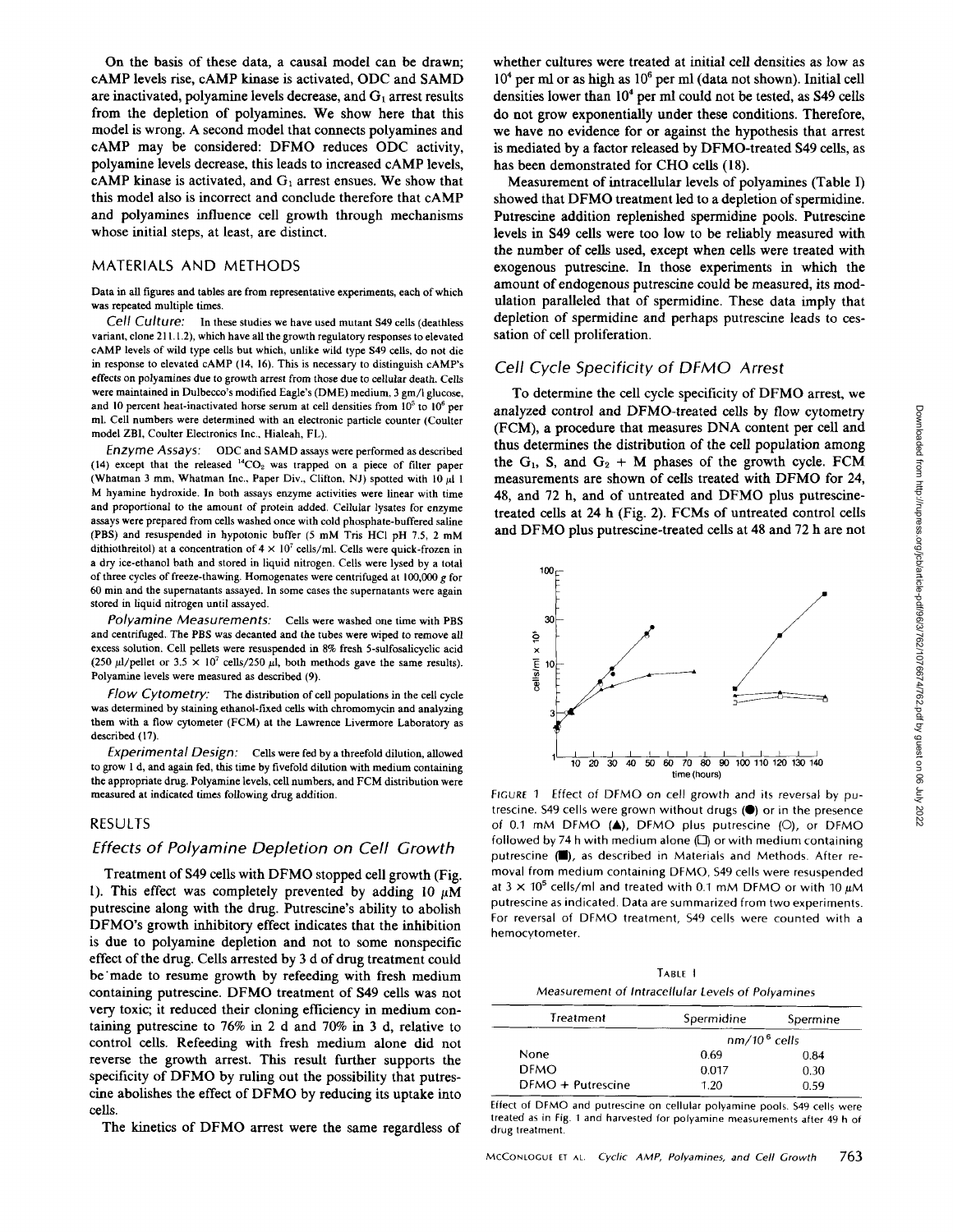

## **DNA content**

FIGURE 2 Cell cycle distribution of DFMO treated cells. Cells were treated as in Fig. 1 and FCM measurements taken at 24, 48, and 72 h. FCM measurements of DFMO-treated cells are shown at all time points. FCM measurements of untreated and DFMO plus putrescine-treated cells are shown at 24 h only, as discussed in the text. Data are displayed as fluorescence per cell on the abscissa and as cell number on the ordinate, both in arbitrary units.

included as exponentially growing cultures have reached very high cell densities by 48 h. When cells were plated at lower densities, they did not show FCM pertubations after 48 and 72 h but did when similarly high cell densities were reached (data not shown). In these experiments, DFMO- and  $Bt_2cAMP$ arrested cells at no time reached cell densities at which untreated cells show FCM pertubations. The fraction of cells in the  $G_1$  phase was slightly increased after 1 d of treatment with DFMO; after 3 d the effect was pronounced. This implies that the growth inhibition produced by DFMO results from a prolongation of  $G_1$  relative to other phases of the cell cycle. Such a  $G_1$ -specific growth arrest is consistent with a potentially regulatory role for polyamines. DFMO's effect on cell cycle distribution was completely prevented by the addition of 10  $\mu$ M exogenous putrescine. Treatment of cells with DFMO in medium containing dialyzed horse serum rather than unmodified horse serum changed neither the kinetics nor the cell cycle specificity of arrest (data not shown). Therefore, the amount of polyamines in the horse serum is insufficient to affect the response.

### *Interrelation between cAMP and Polyamine Growth Regulatory Systems in \$49 Cells*

We tested in a number of ways the hypothesis that  $Bt_2cAMP$ mediated arrest of \$49 ceils occurs via depletion of intracellular polyamines. This hypothesis predicts that the arrest should be reversed by replenishing polyamine pools. There was no effect on the kinetics of  $Bt_2cAMP$  arrest when exogenous putrescine was added at a concentration that completely prevents growth inhibition by DFMO (Fig. 3). Nor did the addition of putrescine have any effect on the FCM distribution of Bt<sub>2</sub>cAMP arrested cells (Fig. 4). In order to show that the exogenous putrescine entered the cells and effectively replenished pools, we measured intracellular polyamines. Fig. 5 shows that ex-



FIGURE 3 Effect of putrescine and Bt<sub>2</sub>cAMP on growth of \$49 cells. \$49 cells were untreated ( $\bullet$ ) or treated with either 0.5 mM Bt<sub>2</sub>cAMP (a) or Bt<sub>2</sub>cAMP plus 10  $\mu$ M putrescine ( $\square$ ) and cell number was measured.

ogenous putrescine entered Bt<sub>2</sub>cAMP-treated cells and was metabolized to spermidine; spermidine pools were elevated above control levels in cells treated with both putrescine and Bt<sub>2</sub>cAMP. Putrescine pools were also elevated to easily measurable levels, i.e., above control levels (data not shown). Therefore, Bt<sub>2</sub>cAMP arrest is not reversed by elevation of polyamine pools. This implies that the arrest is not mediated via depletion of polyamine pools.

Intracellular polyamine pools were measured as a function of time in untreated cultures and in cultures treated with DFMO, DFMO plus putrescine,  $Bt_2cAMP$ ,  $Bt_2cAMP$  plus putrescine, and Bt<sub>2</sub>cAMP followed 24 h later with DFMO (Fig. 5). All cultures were refed with fresh medium at the time of drug addition. As previously discussed, putrescine levels were too low to measure reliably but appeared to vary directly with spermidine levels (data not shown). Spermine pools stayed relatively constant under all conditions (data not shown), as reported for other cell types (5-10, 18, 19). Spermidine pools rose about twofold in untreated control cells during the 50-h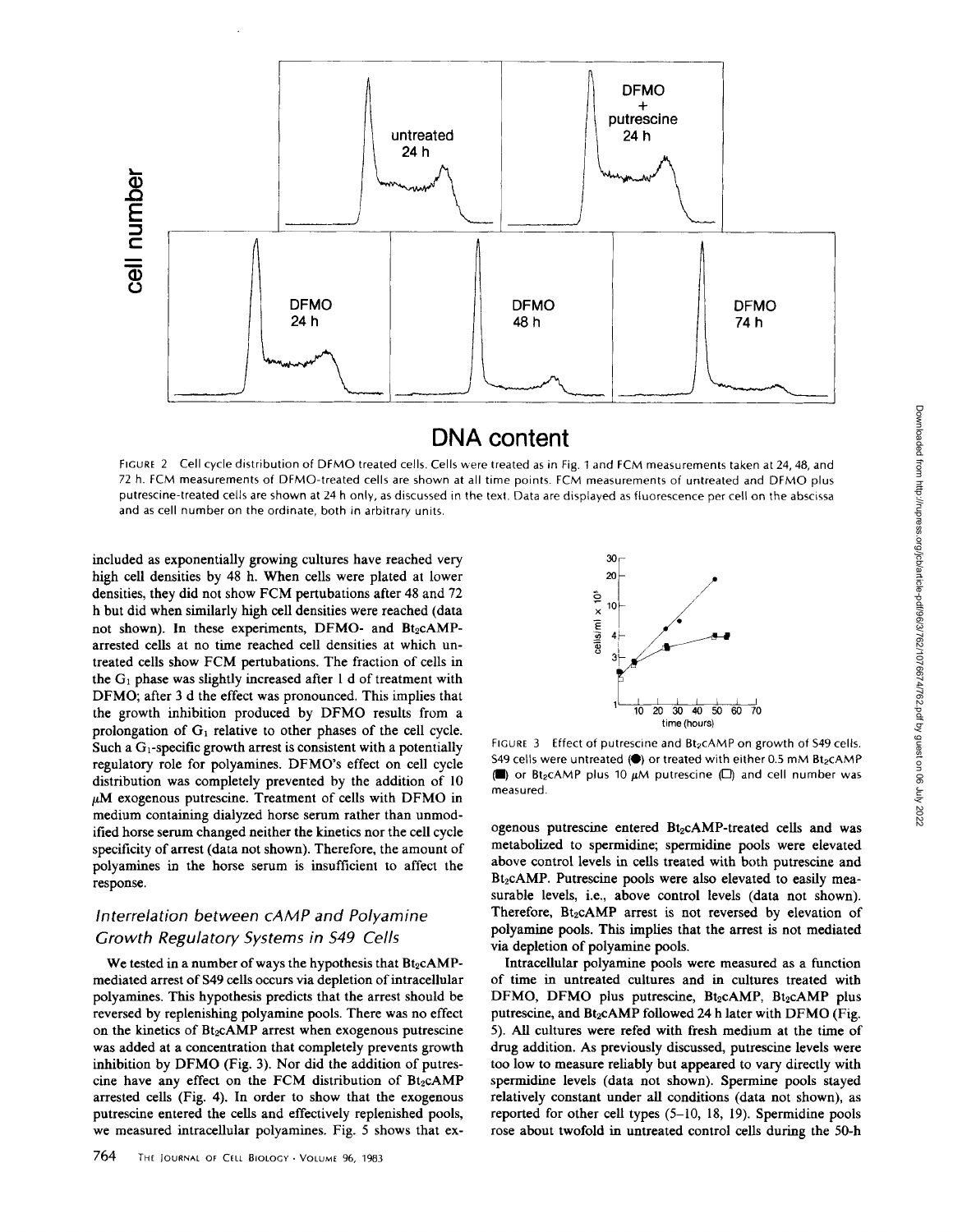

FIGURE 4 Effect of putrescine on the celt cycle distribution of Bt<sub>2</sub>CAMP-arrested \$49 cells. \$49 cells were treated as in Fig. 3 and FCM measurements taken at 26 h. Data are displayed as in Fig. 2.

course of the experiment, rose even more rapidly in putrescinetreated cells, fell precipitously in DFMO-treated cells, and remained constant in Bt<sub>2</sub>cAMP-treated cells. Since polyamine levels do not drop in  $Bt_2cAMP$ -treated cells we can again conclude that the arrest is not mediated through modulation of polyamine levels. This result was unexpected as ODC and SAMD activities drop to about 10% of control values under these conditions. Clearly, that reduced activity is sufficient to maintain polyamine pools during growth arrest. Further treatment of Bt<sub>2</sub>cAMP-treated cells with DFMO at 24 h led to a decrease in spermidine levels, indicating that the remaining ODC activity can be pharmacologically inhibited and is indeed required to maintain polyamine pools. Similar experiments that included longer time courses showed that DFMO continues to deplete spermidine levels in Bt<sub>2</sub>cAMP-treated cells to  $10\%$  of values in cultures treated with Bt<sub>2</sub>cAMP alone (data not shown).

Fig. 6 shows the activities of ODC and SAMD under the same conditions as used in the experiments shown in Fig. 5. Cultures refed with medium alone exhibited increases in both ODC and SAMD activities. This stimulation accounts for the increase in spermidine pools seen in Fig. 5. DFMO treatment of cells rapidly extinguished ODC activity and produced a slight augmentation of SAMD activity. This enhancement of SAMD activity was more prominent in other experiments. DFMO induction of SAMD has been reported in other cell systems, and it was suggested that SAMD induction was stimulated by reduced polyamine levels  $(7, 11, 20-23)$ . Bt<sub>2</sub>cAMP treatment of ceils led to a small early rise followed by a precipitous drop in both ODC and SAMD activities, as previously reported (14); each fell to  $\sim$ 10% of its initial value by 10 h. Subsequent treatment of Bt<sub>2</sub>cAMP-treated cells with DFMO dropped ODC activity further and induced SAMD activity. The induction of SAMD was abolished by the addition of putrescine along with DFMO, suggesting that the reduction of polyamine pools is the signal for the induction.

Studies in this and in other laboratories have shown that the kin<sup>-</sup> S49 cell mutant is devoid of measurable cAMP-dependent protein kinase activity and lacks all responses to elevated cAMP levels (14, 24, 25). We tested the hypothesis that DFMO arrest is modulated through the cAMP kinase by using this mutant. Deathless (kin<sup>+</sup>) and kin<sup>-</sup> cells were treated in parallel with DFMO, and cell growth and FCM measurements were made. Both cell types were arrested, and the kinetics of the arrest were identical (data not shown). FCM measurements made 72 h after treatment with DFMO were identical in the two cell types, indicating that the change in cell cycle distribution of the arrested cells is also not mediated via the cAMP kinase (Fig. 7). Therefore the arrest and change in cell cycle distribution induced by DFMO cannot be modulated via cAMP kinase, as the arrest and redistribution occur identically in cells having or lacking that kinase.

#### DISCUSSION

The major conclusions we draw from these data are that polyamine depletion arrests the growth of \$49 cells, that the cell cycle specificity of the arrest is characteristic of a regulatory response, and that this arrest is dissociable from cAMP-mediated arrest.

We have shown that DFMO-mediated arrest is due to polyamine depletion. It is possible that the arrest is due to a secondary effect of polyamine depletion rather than being a direct response to lowered polyamine levels. For example, the increased SAMD activity accompanying polyamine depletion could lead to decreased levels of S-adenosylmethionine and/or increased levels of decarboxylated S-adenosylmethionine. This possibility has been discussed in other reports (26, 27).

 $S49$  cells arrested by DFMO are predominantly in  $G<sub>1</sub>$ . We recognize that this suggests a  $G_1$ -specific block but does not



FIGURE 5 Spermidine levels in \$49 cells treated with various combinations of DFMO, putrescine, and Bt2cAMP. Cells were treated as described in Materials and Methods and harvested for polyamine measurements. Drug concentrations are the same as those in previous figures. Control (.), DFMO (A), Bt2CAMP (.), DFMO plus putrescine ( $\Delta$ ), Bt<sub>2</sub>cAMP plus putrescine ( $\Box$ ), and Bt<sub>2</sub>cAMP followed at 24 h with DFMO  $(•)$ .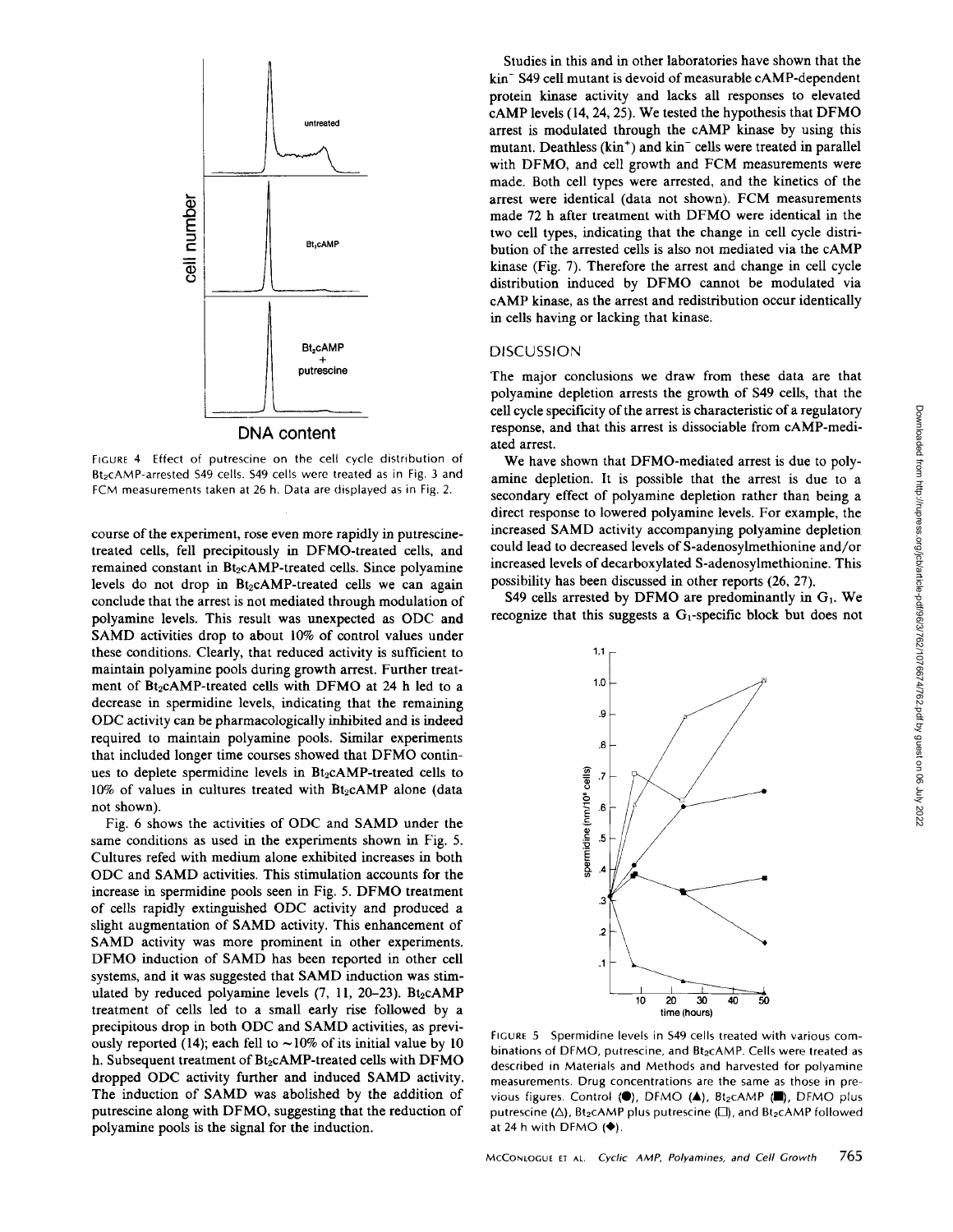

FIGURE 6 Time course of ODC and SAMD activities in \$49 cells treated with various combinations of DFMO, putrescine, and Bt<sub>2</sub>cAMP. S49 cells were treated with drugs, lysates prepared, and assayed for ODC and SAMD. Control (.), DFMO (A), Bt<sub>2</sub>cAMP  $(1)$ , Bt<sub>2</sub>CAMP followed at 24 h with DFMO  $\Box$ ), and Bt<sub>2</sub>CAMP followed at 24 h with DFMO and putrescine ( $\blacklozenge$ ). Drug concentrations are the same as in previous figures.

prove that progression through other phases of the cell cycle is unaffected. Further studies are needed to resolve this. The growth inhibition induced by polyamine depletion in \$49 cells is neither so prompt nor so complete as that induced by activation of cAMP-dependent protein kinase. Whether and, if so, under what conditions intracellular depletion of polyamines is of physiologic significance in regulating cell growth remains to be established.

In all cases the activities of polyamine synthetic enzymes are consistent with the modulations in polyamine pools. Bt $2cAMP$ treatment leads to a coordinate lowering of ODC and SAMD activities; the polyamine pools are little perturbed. DFMO lowers ODC and induces SAMD; putrescine levels are reduced, and the remaining spermidine is converted to spermine and/or other products. This occurs either when cells are treated with  $DFMO$  alone or when  $DFMO$  treatment follows  $Bt_2cAMP$ treatment. Thus the ODC activity that remains in  $Bt_2cAMP$ treated ceils is functional in maintaining polyamine levels. The kinetics of modulation of ODC activity and cell division by DFMO and Bt<sub>2</sub>cAMP do not differ greatly, yet DFMO drastically reduces spermidine levels, ,whereas spermidine levels are little perturbed in Bt<sub>2</sub>cAMP-treated cultures. Therefore, Bt<sub>2</sub>cAMP-treated cells must maintain their spermidine pools largely by reducing SAMD activity, thus reducing the rate of conversion of spermidine to spermine, or possibly by reducing the rate of spermidine's metabolic conversion through other pathways, such as oxidation or acetylation. It appears that ODC and SAMD activities are modulated in a way that retains normal polyamine levels during Bt<sub>2</sub>cAMP arrest.

Russell et al. (28) reported polyamine levels, ODC activities, and SAMD activities in S49 cells treated with Bt2cAMP. Their data differ from ours in that they found that polyamine levels had dropped in cells treated with Bt<sub>2</sub>cAMP for 24 h. This difference may be attributable to the fact that they used wild



FIGURE 7 Effect of DFMO on the ceil cycle distribution of kin\* and  $kin^-$  S49 cells. Kin<sup>-</sup> and deathless (kin<sup>+</sup>) S49 cells were grown with and without 0.1 mM DFMO for 72 h and analyzed by FCM.

type \$49 cells, whereas we used the cAMP deathless variant. This variant, although identical to the wild type in its growth response to DFMO (unpublished) and  $Bt<sub>2</sub>cAMP (16)$ , is resistant to the cytolytic effect of Bt<sub>2</sub>cAMP. Interpretation of their results is also made difficult by the fact that their control cultures were neither growing exponentially nor maintaining stable ODC activities during the course of the experiments reported. Our results, however, support and extend their conclusion that, in viable cells, cAMP has little effect on spermidine pools.

We have tested two models that connect cAMP- and poly-